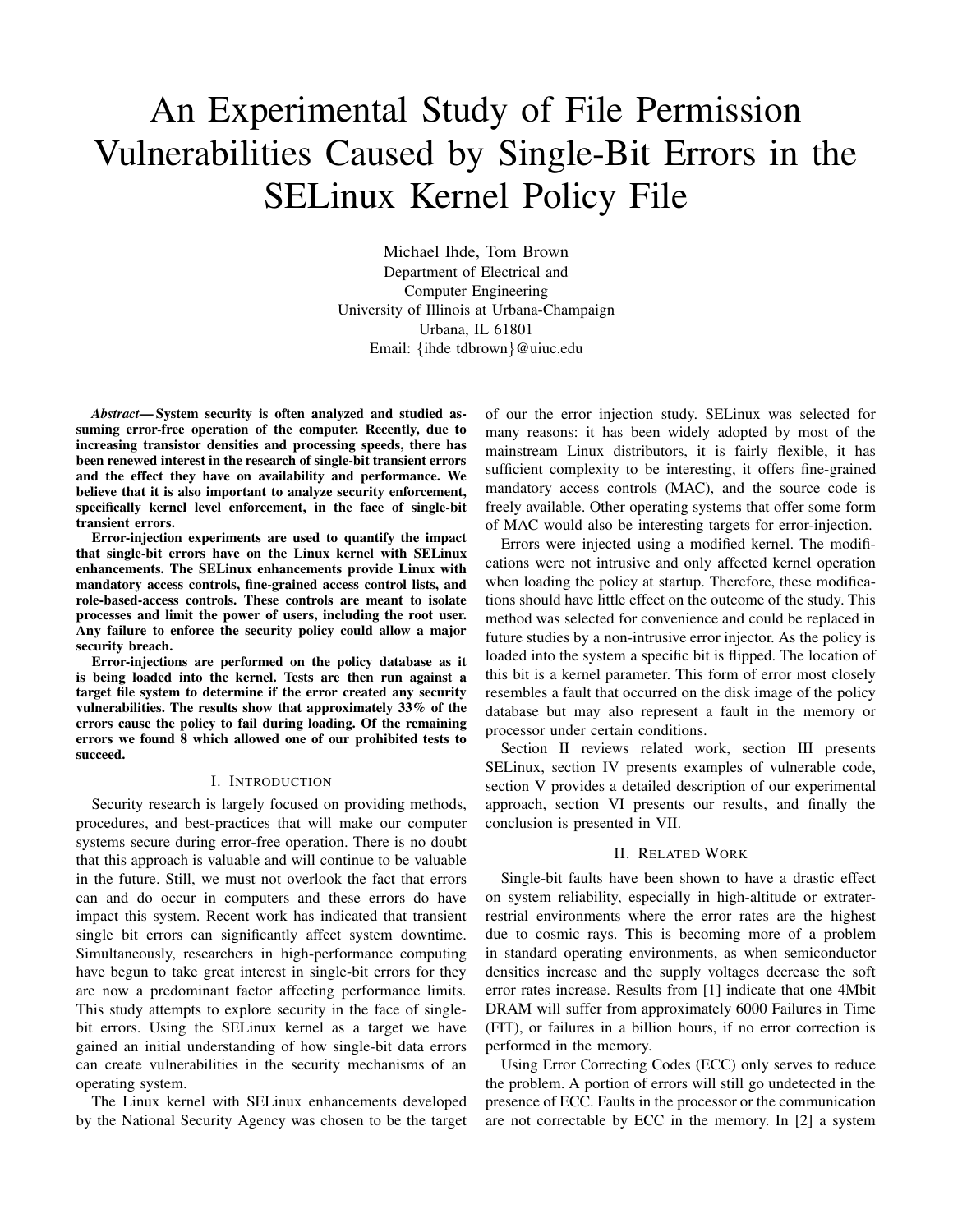with 1GB of memory composed of 64Mbit DRAM cells had 3435 FIT when using standard ECC. As stated in [3] this is equivalent to around 900 errors in 10000 machines over 3 years. If only 1% of these errors created a security vulnerability it would be an issue worth fixing. For example, Google (TM) is known to use at least 15,000 commodityclass PCs to provide their web search service [4]. Given a 1% vulnerability rate there would be 13 vulnerabilities in a 3 year period. More devastating attacks could occur if an attacker were to successfully attack only one of these machines.

The Linux kernel is often used in reliability studies to characterize the effect of errors on the system. Some have injected errors using a customized user mode kernel [5] [6] while others have injected errors directly into a running kernel [7]. In [7] up to 47% of the injected errors did not manifest themselves in a detectable fashion. It is conceivable that a portion of these errors may have caused security vulnerabilities.

In [8] single-bit faults were injected to induce control flow errors in sshd and ftpd, two commonly used Internet services. This was the first paper to explicitly show the potential for single-bit faults to cause a security vulnerability in real networked applications. The authors chose to perform selective exhaustive injection to reduce the number of injected errors ; reducing the time and computational resource requirements. Approximately 2-8% of the code was injected with errors. The selections were made by identifying portions of the code that related to user authentication. Errors were then injected onto every branch instruction, creating control flow errors. A majority of the errors caused crash failures (43-63%), but a portion (1-2%) created permanent vulnerabilities.

Single-bit errors do not only represent a theoretical security threat. Virtual machines like the Java Virtual Machine and the .NET architecture are susceptible to real vulnerabilities caused by single-bit errors. An attacker using a heat source, such as a lamp, can increase the error rate enough in a smartcard [9] to perform the attack in a reasonable amount of time. Earlier research required sophisticated techniques, a high degree of skill, sophisticated equipment and a decent amount of time [10] [11].

Our study follows on the research performed by [8] and extends it to kernel level security implementations. All previous studies have only performed security investigations in user space programs, with virtual machines occupying the gray area between kernel and user space. Fault-tolerant security is an emerging concern as commodity PCs are replacing their more reliable predecessors, mainframes. In these environments, hardware fault tolerance is eschewed in favor of simple redundancy, increasing the likelihood of soft errors. Companies such as Google already employ thousands of cheap, unreliable PCs in a massive redundant configuration [4]. This method can provide traditional fault tolerance, but may not provide adequate fault-tolerant security. To the best of our knowledge this is the first study to perform a fault-tolerant security study by using error injection on the SELinux kernel.

#### III. SELINUX

SELinux is a series of enhancements to the standard Linux kernel developed by the National Security Agency. Originally SELinux was distributed as a patch to a regular kernel. The latest stable version of Linux (2.6) now contains SELinux as a regular option. Many Linux distributors are currently shipping or plan to ship products with SELinux enabled out of the box.

The SELinux enhancements provide Mandatory Access Controls (MAC) to Linux through the Linux Security Module (LSM) framework. The regular file permissions/user login in Linux represent Discretionary Access Controls (DAC). In a DAC model a compromised program running as the root user would have complete access to the system. Under the MAC model processes are granted/denied permissions using more information than just the user identity. The SELinux model defines permissions using subjects (users, programs, processes) and objects (files, devices).

SELinux allows flexible and fine-grained control over any object access at the cost of additional complexity. Under SELinux a processes such as sendmail (which typically is run as the root user) could be limited access to only the resources necessary to perform it's task. If it were compromised the attacker would only gain access to these resources.

#### IV. EXAMPLES OF VULNERABLE CODE

Using the source code in Figure 1 we will illustrate the effect a single-bit data error can have on SELinux policy enforcement. There are four variables of interest in Fig. 1: denied, requested, allowed, and SELinux enforcing. All the variables are unsigned 32-bit integers. The allowed variable comes from the policy database through the access vector cache (AVC). A single-bit error in either the policy database or the AVC could hit the allowed variable. The enforcing variable is modified via the SELinux virtual filesystem and allows the system administrator to enable or disable SELinux permission enforcement. Both of these variables are susceptible to singlebit errors and will be described in greater detail in the following two subsections.

The encoding used for requested makes it safe from singlebit errors. In nearly all cases the requested variable contains all zero bits except for a single one bit. A single-bit error will either deny an authorized user (requested has to be non-zero and match allowed) or have no effect at all. If a single bit error were to corrupt the denied field it could create a security vulnerability. However this would be a rare occurrence because the denied value is updated and used within a few instructions. Any transient errors latent in the memory location would be removed when the data was written to memory.

#### *A. Single Bit Faults Affecting the Enforcing Variable*

A single-bit error in the first bit of the SELinux enforcing variable will allow all SELinux permission checks to pass, in essence falling back to the regular DAC of the Linux. If this occurs, it will remove all SELinux security checks, creating a massive vulnerability if the system was dependent of SELinux security. Furthermore, the system administrator will be given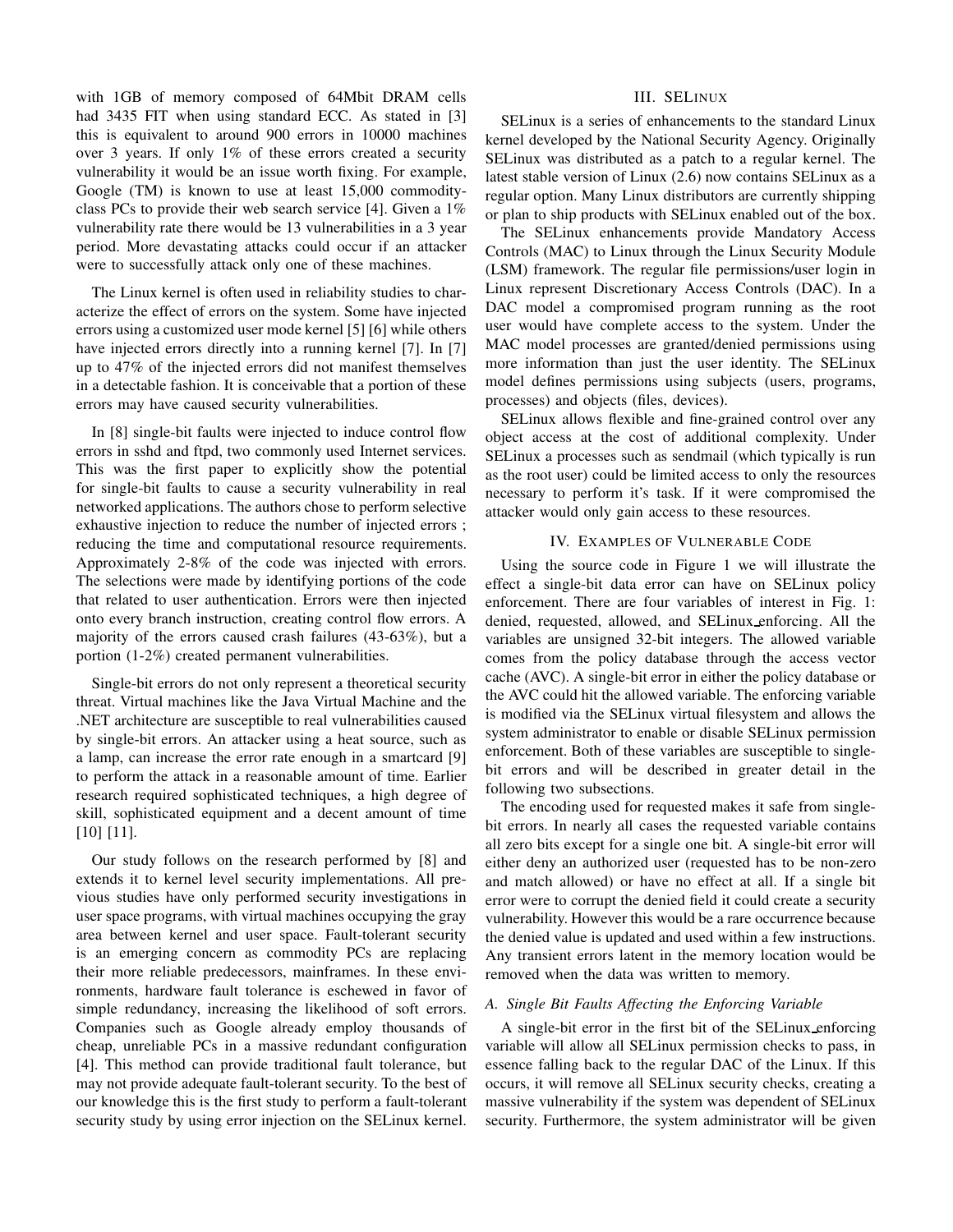```
denied = requested & ˜(ae->avd.allowed);
if (!requested || denied) {
  if (selinux_enforcing) {
    rc = -EACCES; goto out;
  } else {
    ae->avd.allowed |= requested;
    goto out;
  }
}
```

```
Fig. 1. Source Code
```

```
avc: denied { append } for pid=850
exe=/bin/bash name=passwd
dev=ubda ino=28951
scontext=root:staff_r:staff_t
tcontext=system_u:object_r:etc_t
tclass=file
```
requested =  $0 \times 00000200$  $ae->avd.allowed = 0x00022053$ 

Fig. 2. Append to /etc/passwd by staff\_r

a false sense of security because the AVC denial messages will still be generated. Luckily, only one bit is vulnerable and so it is very unlikely that an error will affect this bit before the system crashes, even when the bit-error-rate is abnormally high.

## *B. Single Bit Faults Affecting the Allowed Variable*

A single-bit error in the allowed variable will have the greatest impact on the security of the system. If the error causes a 0 to 1 transition then additional permissions are granted, if the error causes a 1 to 0 transition then a given permission will be denied, the later being merely an inconvenience. The allowed variable may be corrupted while it is in the policy database or the AVC. It represents the bitwise OR of all the allowed permission for a particular security domain. For example, the append permission is 0x00000200. This encoding scheme ensures that a single-bit error can cause a security vulnerability under the right conditions. We can see a typical permission denial in Fig. 2. In this case the root user under the role staff r attempts to append data to the protected file, /etc/passwd. If an error affected the 9th bit in the allowed field then permission will be granted to the user. It is difficult to determine the window of vulnerability because it is dependent on the location of the error. If the error were in the policy database it would persist until a policy reload. If the error were in the AVC it would persist until the cache element was refreshed or overwritten.

## V. EXPERIMENTAL APPROACH

Given the complexity of the SELinux code it would have been difficult to determine all locations where a single-bit error

could cause a vulnerability by inspection of the source. We used an experimental approach to exhaustively inject errors into the policy database as it was being loaded.

## *A. User-Mode Linux*

The centerpiece of our experimental approach is User-Mode Linux. User-Mode Linux is a set of enhancements that can be compiled into a standard Linux kernel. These enhancements allow the Linux kernel to run as a user-mode program. Nearly all of the original kernel code is used, with only a small portion being modified to support userspace operation. Therefore a user-mode kernel should have nearly identical behavior to that of a regular kernel. In many ways usermode Linux is similar to an x86 emulator, such as VMware. However, usermode Linux does not emulate an individual processor, but simply utilizes the host kernel to act on the hardware. This allows usermode Linux execute with considerably less overhead. It also would have been possible to perform our experiments directly on the host kernel, but User-Mode Linux provides many benefits over this traditional method. If the kernel hangs it can be detected without requiring a hardware watchdog timer, file system corruptions can easily be recovered, tests can be parallelized across many computers, and the kernel itself can be debugged using standard debugging tools such as gdb.

## *B. Client and Server Operation*

We created a simple infrastructure to boot the user-mode kernel with a different error each time. A server keeps a list of every error to try and it collects the results of the boot with each error. The client, which may run on many hosts in parallel, requests a job from the server, sets up the file systems for the user-mode kernel, and boots the kernel. Once the kernel has started, the SELinux policy is loaded with the requested error. A script running inside the kernel then attempts to violate the policy by making several prohibited requests. The client gives the script 30 seconds to finish and shutdown the user-mode kernel, after which time the system is considered hung and killed. The client then checks the file system to see if SELinux enforced its policy in spite of the error. Finally the client gathers all the results, returns them to the server, and requests a new job.

## *C. Error Model*

Error injections are performed on the policy database as it is being loaded into the kernel. These errors most closely represent an error on the policy image that is stored on disk. An error on the disk is a permanent error that will exist until the policy image is recreated by the administrator. If the policy successfully loads than the error can represent a wider range of faults including: faults in the disk image, faults in the main memory, faults in the cache, and faults in the processor.

## *D. Error Injection*

Choosing the method used for error injection required certain trade-offs. The most recent policy distributed for SELinux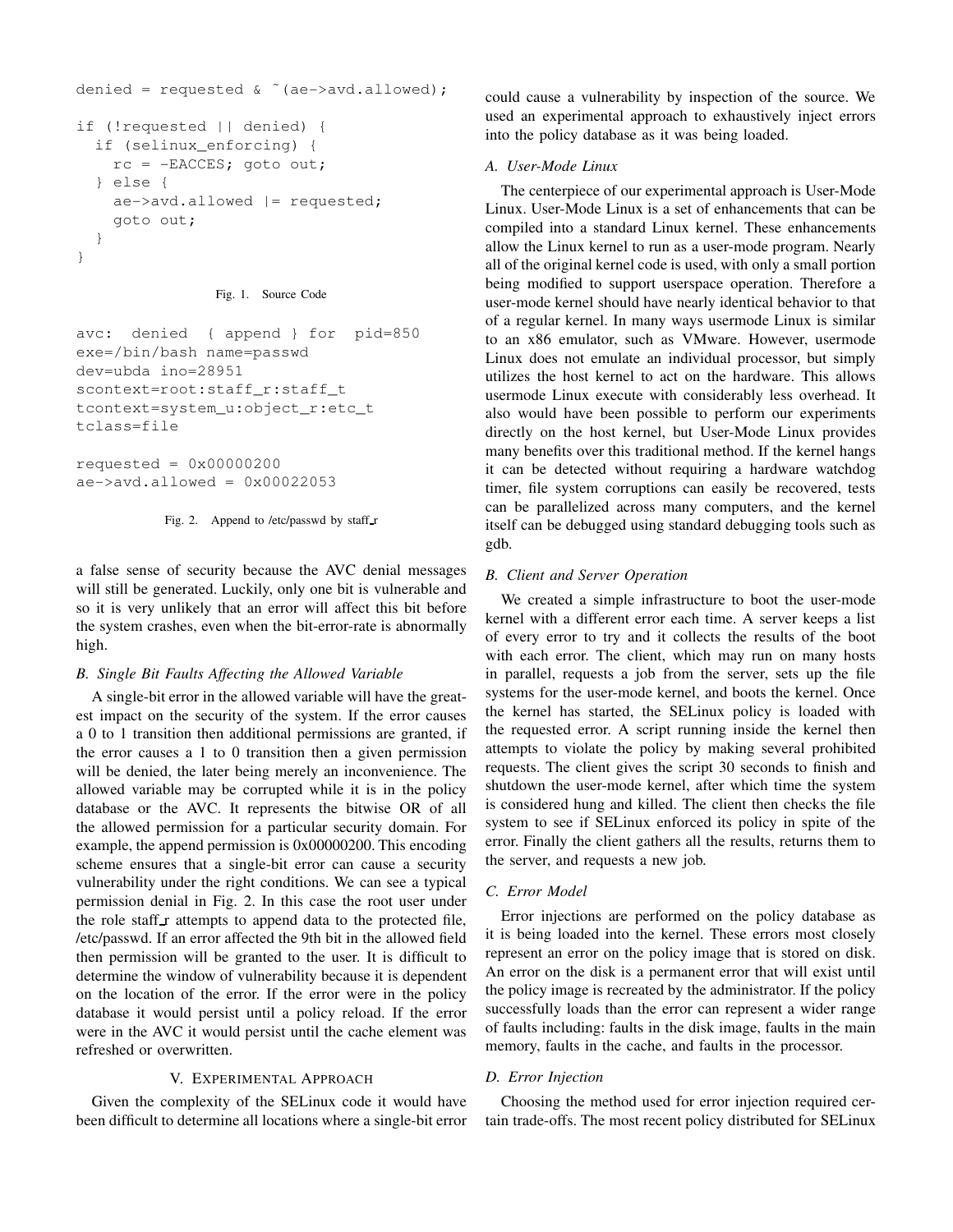

Fig. 3. Fault Injection Framework

creates a 500kB policy image. Performing exhaustive testing on a policy this large would require significant computing resources. Given that it would be difficult to determine a priori the sections of the policy database that were most relevant to security, we could not resort to selective exhaustive injection. If, instead, we chose random injection we would risk the chance that the injected errors would create vulnerabilities in the policy that did were not explicitly tested or have no effect at all while skipping over potentially interesting bits. Our experimental method is a trade-off between the two extremes. To make exhaustive injection feasible the policy was simplified by removing all unnecessary rules. This reduced the policy to approximately 18kB.

The error injector was implemented in the kernel code by modifying the selinuxfs.c file. Figure 5 shows an abbreviated listing of the fault injector code. The variables fault bit and fault byte are passed on the command line as kernel parameters. The location of the error can then be changed by running the kernel with different parameters. After the policy has been read from the file system it is copied to kernel memory space and then the error is injected into the desired byte. After the error is injected the policy is passed to the normal SELinux routines.

The policy is loaded into kernel space via the SELinux virtual file system. This virtual file system is typically mounted at /selinux and provides a device node to load the policy from user space. Under normal conditions the init process is responsible for loading the policy into the kernel. To speed execution of the experiments we have removed the normal init process and replaced it with a special init program that loads the policy, perform a set of security tests, and then attempts to shutdown the kernel. Replacing the standard init reduced execution time on a Pentium II 400MHz computer to under 10 seconds compared to over a minute for a regular boot. Furthermore, the only process running in our test environment



Fig. 4. Fault Injection Location

```
static inline void inject_fault(
  char* data, int count)
{
  unsigned char fault mask =0x01 << fault_bit;
  *(data + fault_byte) =*(data + fault byte) ^ fault mask;
}
```


is the init program allowing us to conduct controlled security tests with faults on each bit in the policy in turn.

### *E. Test Policy*

As mentioned above, our error injections were performed on a simplified policy. The base SELinux policy contains 3 users, 5 roles, 313 types, 30 classes and 19741 rules. The simplified policy used for our experiment has only 1 user, 2 roles, 162 types, 30 classes, and 301 rules. Reducing the rule set did more than just reduce the file size. It also provided a simpler environment to test, hopefully increasing the chance that our error injections would create vulnerabilities in the areas we were checking.

Our simplified policy follows a basic *deny all* strategy to the kernel t domain, in which our test init runs. The only permissions explicitly granted are those required to start the test. All other permissions are denied. This is clearly very simplified and many vulnerabilities will be prevented because most operations will perform multiple unique security checks. Our policy is not representative of one that could be found in a real system which would be larger and more complex and thus more susceptible to errors in design.

## VI. RESULTS AND DISCUSSION

A total of 144818 errors were injected and tested. This resulted in approximately 32.5 million lines of output. We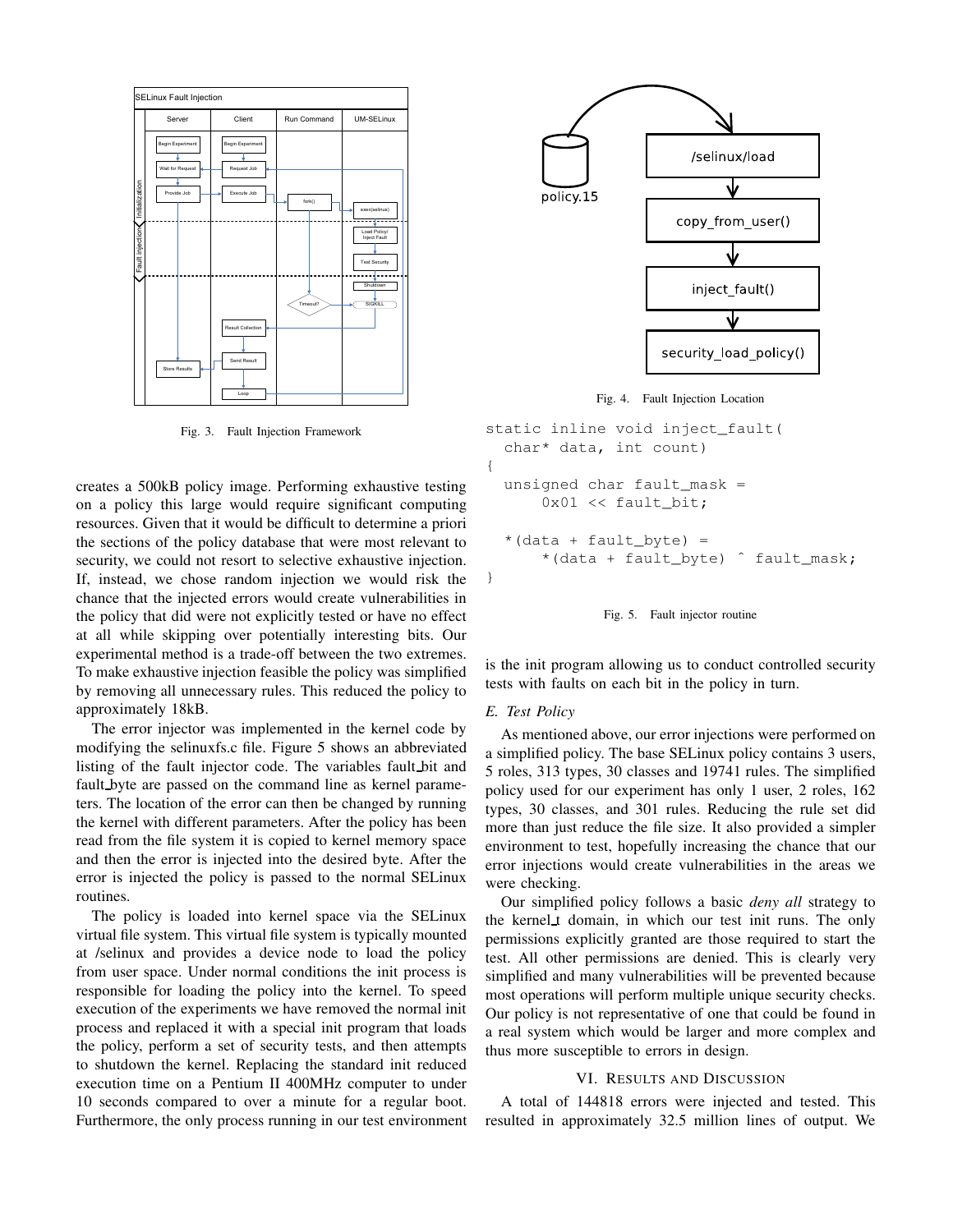## TABLE I

RESULTS OF INJECTIONS

| Errors That Caused Vulnerabilities          |        |
|---------------------------------------------|--------|
| Errors That Had No Measured Security Impact | 96770  |
| Errors That Failed Policy Load              | 48040  |
| <b>Total Errors Injected</b>                | 144818 |



Fig. 6. Vulnerability Location

parsed the output to look for runs with abnormal behavior.

A significant portion of the errors (33%) caused the policy to fail during the loading. This may or may not represent a security vulnerability, depending on the behavior of the init program. For our experiments, the kernel was allowed to continue with no policy loaded, allowing full permissions. The regular init distributed with SELinux will halt the kernel with an error message preventing these errors from causing a vulnerability.

Our test script checked the enforcement of restrictions on 11 different types of actions, each of which should have been blocked by the SELinux policy. The 11 actions focused on file and directory restrictions: file read, file create, file append, file move, soft link creation, file unlink, file chmod, file execute, directory list, directory create, and directory remove. Unlike previous studies, which tested authentication or privilege escalation, there is not a single operation that can be performed to evaluate SELinux security.

The results are presented in Table I and Figure 6. The relatively small number of vulnerabilities which produce errors seems to indicate that the problem in not very serious. Perhaps this is true, but given the simplifications we required and a few experimental flaws there may be a more significant number of interesting errors.

## *A. Difficulties and Problems*

One of the flaws which considerably affected our study is we started with a policy that allowed file read and execute operations during an error-free run. We did not realize this mistake until it was too late to correct. An interesting result from those portions of the test is that 1.3% of errors successfully injected into the policy *prevented* the file read access, which should have been granted according to the policy. Clearly this is not a vulnerability, but it could create a denial of service problem.

We believe that the results we have presented are biased against allowing a vulnerability because many of the operations that perform modifications to the target filesystem require multiple permissions to be granted to be successful. In the cases where only one of the permissions was allowed we would see no end effect, and thus would not notice any weakness. This is good for system security in general, but makes objective measurement difficult.

Part of the SELinux policy specifies what actions it should output for auditing. When conducting this experiment we only enabled auditing of permission checks when access is denied. In future studies we shall also enable auditing of checks where access is allowed, giving us a more complete picture of why a specific error denies or allows some action.

While we shrank the policy in an attempt to simulate a fault into every possible bit we ran out of time before we could complete every run. We ran with each error once but approximately 3.8% of the runs were lost due to possible User-Mode Linux crashes. We knew our version of User-Mode Linux would occasionally crash independently of the presence of an error, destroying the output of a run, but did not have time to try every error that experienced a crash. We also did not expect a bug in the kernel of our host machine which required a reboot every three hours. We hoped to have access to more than two machines and future experiments should complete more quickly once we get access to them. Complete results from all runs will be available within a few days.

### VII. CONCLUSIONS AND FUTURE DIRECTION

Not surprisingly, we have shown that a single bit flip can create a serious vulnerability in a computer system. A single bit flip in the SELinux policy can cause more than one action to be allowed which an error free policy would deny. Of the 144818 faults we simulated we found 8 that corrupted the policy enough to allow at least one of our prohibited accesses to succeed.

A complete policy which allows all the access needed for a system to operate correctly while denying most other access will be complex. There are a very large number of ways one could attempt to violate such a policy, making complete testing very difficult. Building a policy that assures some reliability when faced with single bit errors is even more difficult. We have shown that a single bit error in SELinux does not necessarily change a single subject's access to a single object. The rate at which these errors do have any effect on the system security enforcement is very low. A bit flip in memory is much more likely to *prevent* access, rather than deny it. This was observed because many of our tests needed multiple access (getattrib for directory and file in addition to actual test). Extremely security-sensitive administrators, such as those who use SELinux, should understand the risk.

Continuing this work we will restart injecting errors into our shorter policy file, correcting the mistakes described in Difficulties and Problems. Because the number of errors which cause a measurable vulnerability is small we will trace back to the cause of each of them in the source code. We would